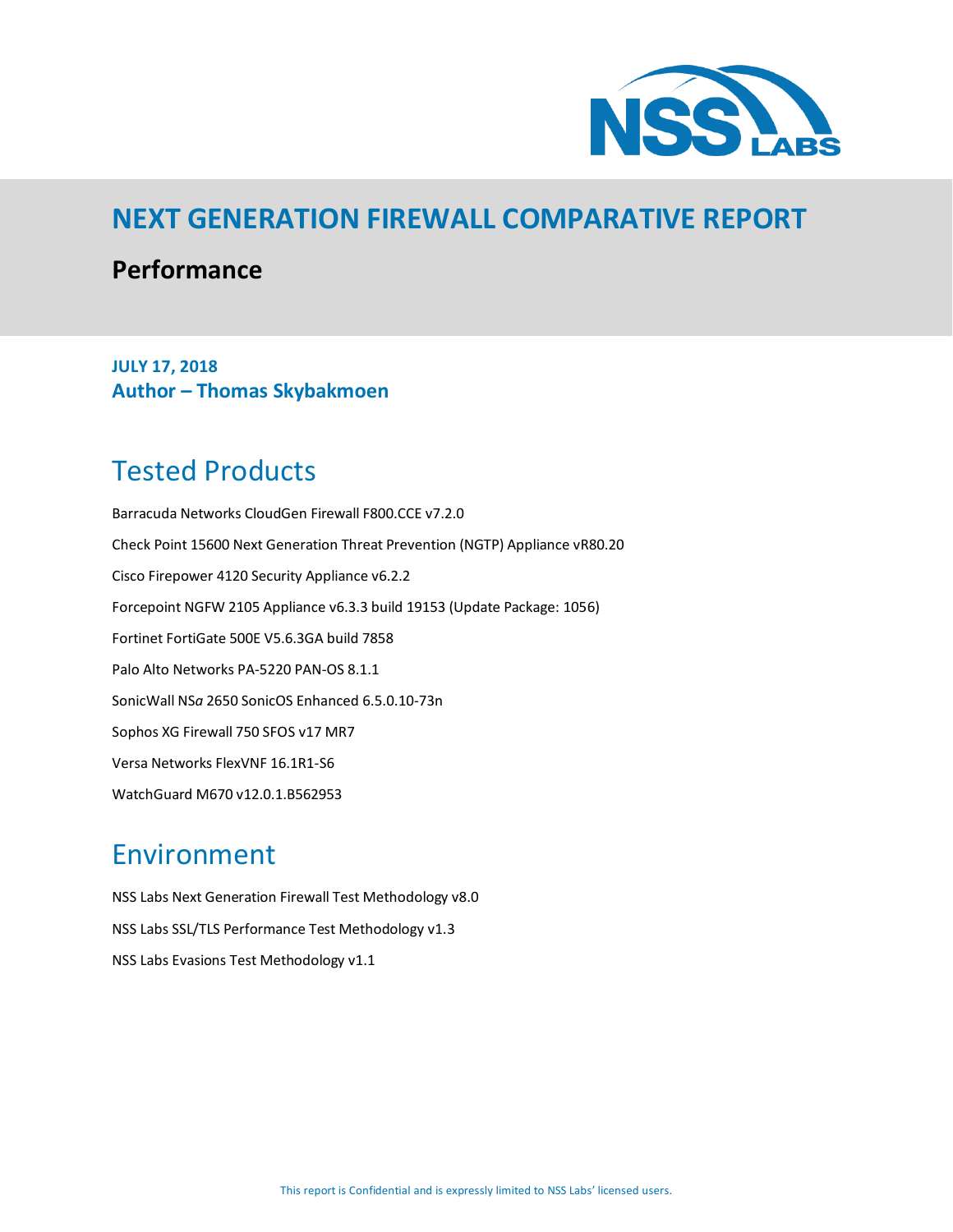## <span id="page-1-1"></span>**Overview**

Implementation of next generation firewall (NGFW) devices can be a complex process, with multiple factors affecting the overall performance of the device.

The following factors should be considered over the course of the useful life of the NGFW:

- Where will it be deployed and managed?
- What is the throughput for the target environment?
- What is the predominant traffic mix?
- Concurrency and connection rates
- What security policy is applied?

There is frequently a trade-off between security effectiveness and performance. Because of this trade-off, it is important to judge a product's security effectiveness within the context of its performance and vice versa. This ensures that new security protections do not adversely impact performance and that security shortcuts are not taken to maintain or improve performance.

Sizing considerations are critical, as vendor performance claims (where protection typically is not enabled) can vary significantly from actual performance (where protection is enabled). [Figure 1](#page-1-0) depicts *NSS-Tested Throughput* and *Maximum TCP Connections per Second*. NSS-tested throughput is calculated as a weighted average of the traffic that NSS Labs expects an NGFW to experience in an enterprise environment. For more details, please see the Scorecard section in the individual test reports.



**Figure 1 – Throughput and Connection Rates**

<span id="page-1-0"></span>*Maximum TCP connections per second (CPS)* increases toward the top of the *y* axis. *NSS-Tested Throughput* (Mbps) increases toward the right side of the *x* axis. Products with low connection/throughput ratios run the risk of exhausting connection tables before they reach their maximum potential throughputs.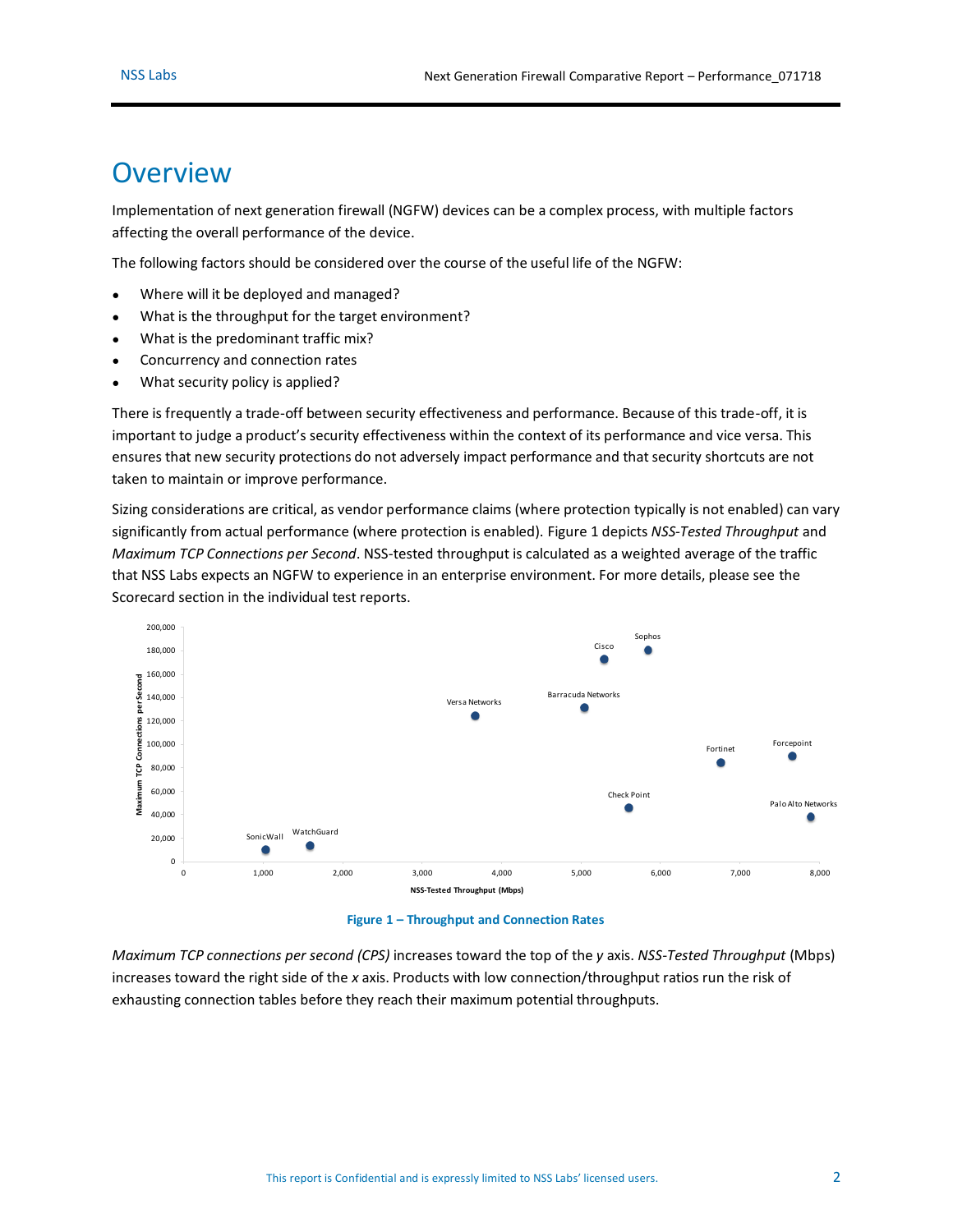

#### **Figure 2 – Connection Dynamics**

<span id="page-2-0"></span>Performance is not just about raw throughput. Connection dynamics are also important and will often provide an indication of an inspection engine's effectiveness. If devices with high throughput capabilities cannot set up and tear down TCP or application-layer connections quickly enough, their maximum throughput figures can rarely be realized in a real-world deployment.

Furthermore, if bypass mode is enabled, the NGFW engine could be allowing uninspected traffic to enter the network once system resources are exhausted, and administrators would never be informed of threats in subsequent sessions.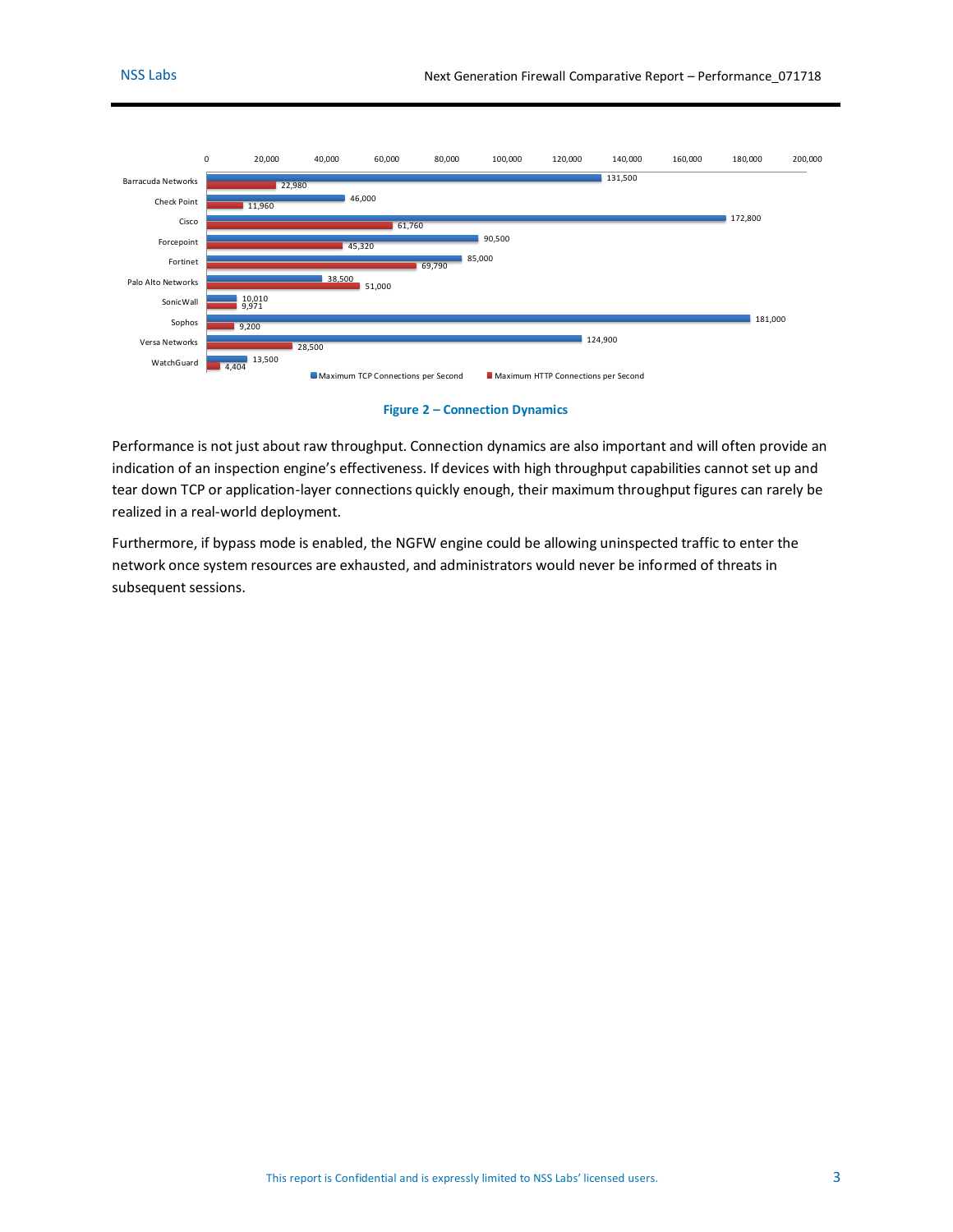### **Table of Contents**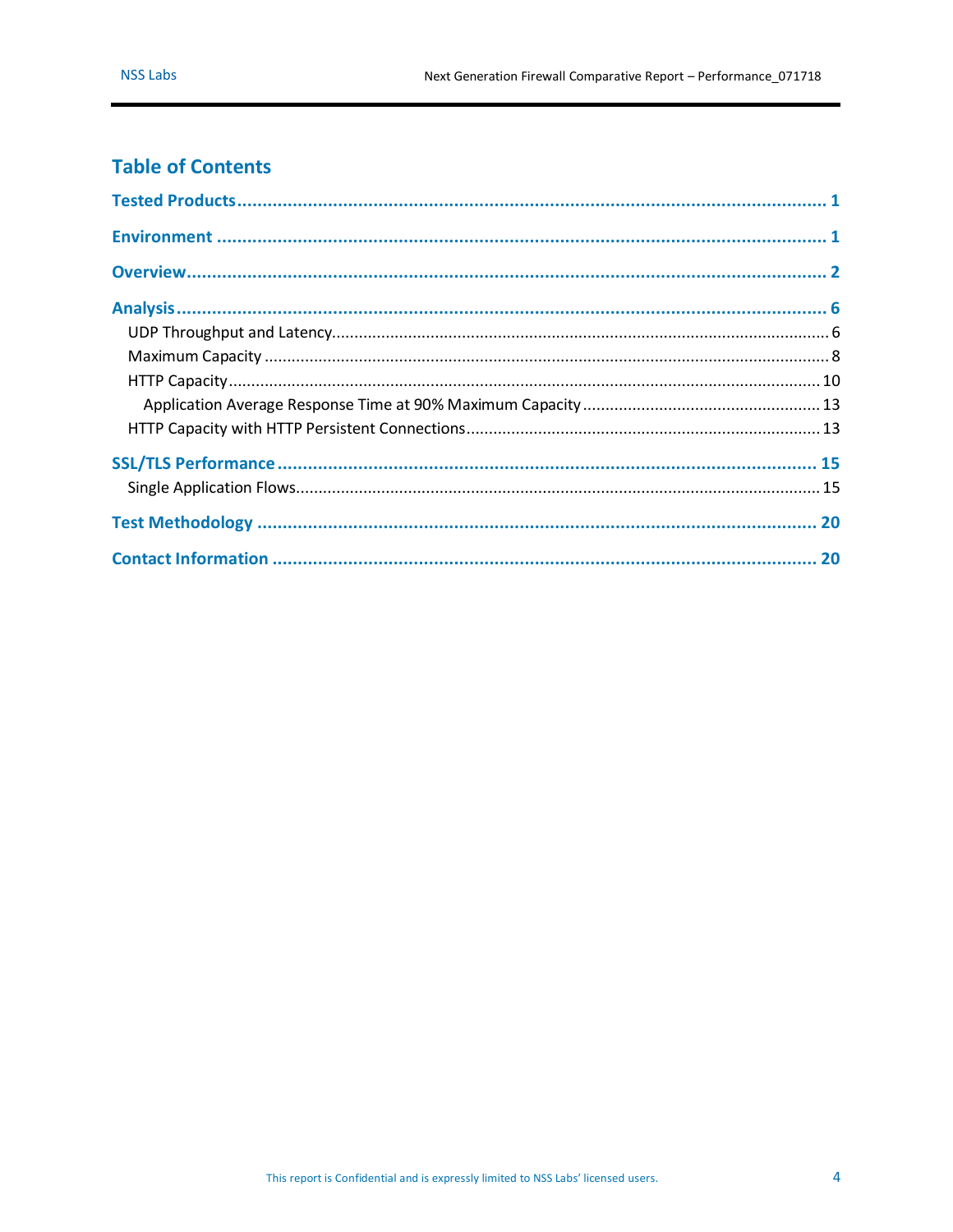## **Table of Figures**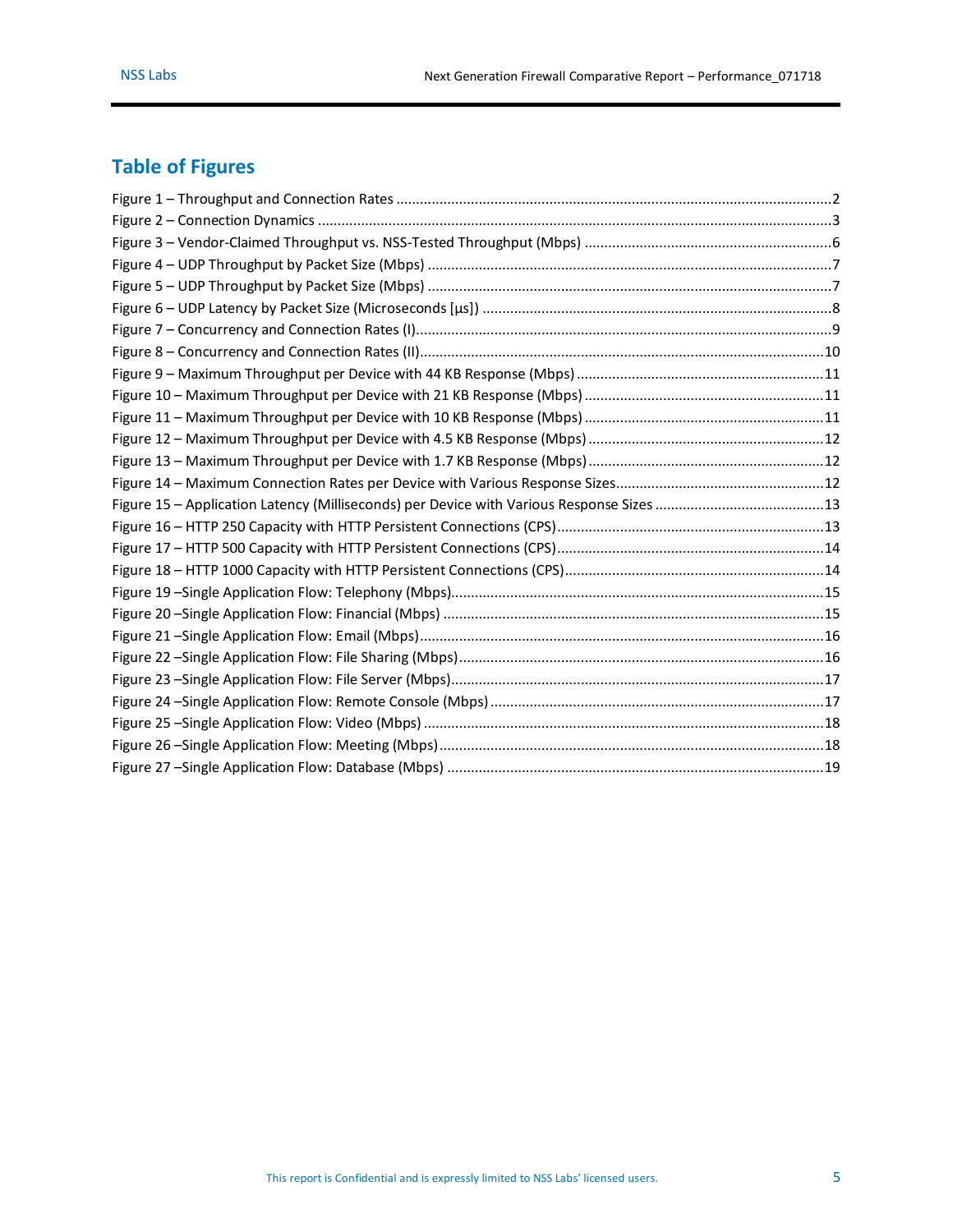## <span id="page-5-0"></span>Analysis

NSS research indicates that NGFWs are typically deployed to protect users rather than data center assets and that the majority of enterprises will not separately tune intrusion prevention system (IPS) modules within their NGFWs. Therefore, during NSS testing, NGFW products are configured with the vendor's pre-defined or recommended (i.e., "out-of-the-box") settings in order to provide readers with relevant security effectiveness and performance dimensions based on their expected usage.



**Figure 3 – Vendor-Claimed Throughput vs. NSS-Tested Throughput (Mbps)**

<span id="page-5-2"></span>[Figure 3](#page-5-2) depicts the difference between NSS-Tested Throughput<sup>1</sup> and vendor performance claims as vendor tests are often performed under ideal or unrealistic conditions. Where vendor marketing materials list throughput claims for both TCP (protection-enabled numbers) and UDP (large packet sizes), NSS selects the TCP claims, which are more realistic. Therefore, *NSS-Tested Throughput* typically is lower than vendor-claimed throughput—and often significantly so, since it more closely represents how devices will perform in real-world deployments.

### <span id="page-5-1"></span>**UDP Throughput and Latency**

 $\overline{a}$ 

This test uses UDP packets of varying sizes generated by test equipment. A constant stream of the appropriate packet size along with variable source and destination IP addresses is transmitted bidirectionally through each port pair of the device.

Each packet contains dummy data and is targeted at a valid port on a valid IP address on the target subnet. The percentage load and frames per second (fps) figures across each inline port pair are verified by network monitoring tools before each test begins. Multiple tests are run and averages are taken where necessary.

This traffic does not attempt to simulate any "real-world" network condition. The aim of the test is to determine the raw packet processing capability of each inline port pair of the device as well as the device's effectiveness at

<sup>1</sup> *NSS-Tested Throughput* is calculated as a weighted average of the traffic that NSS expects an NGFW to experience in an enterprise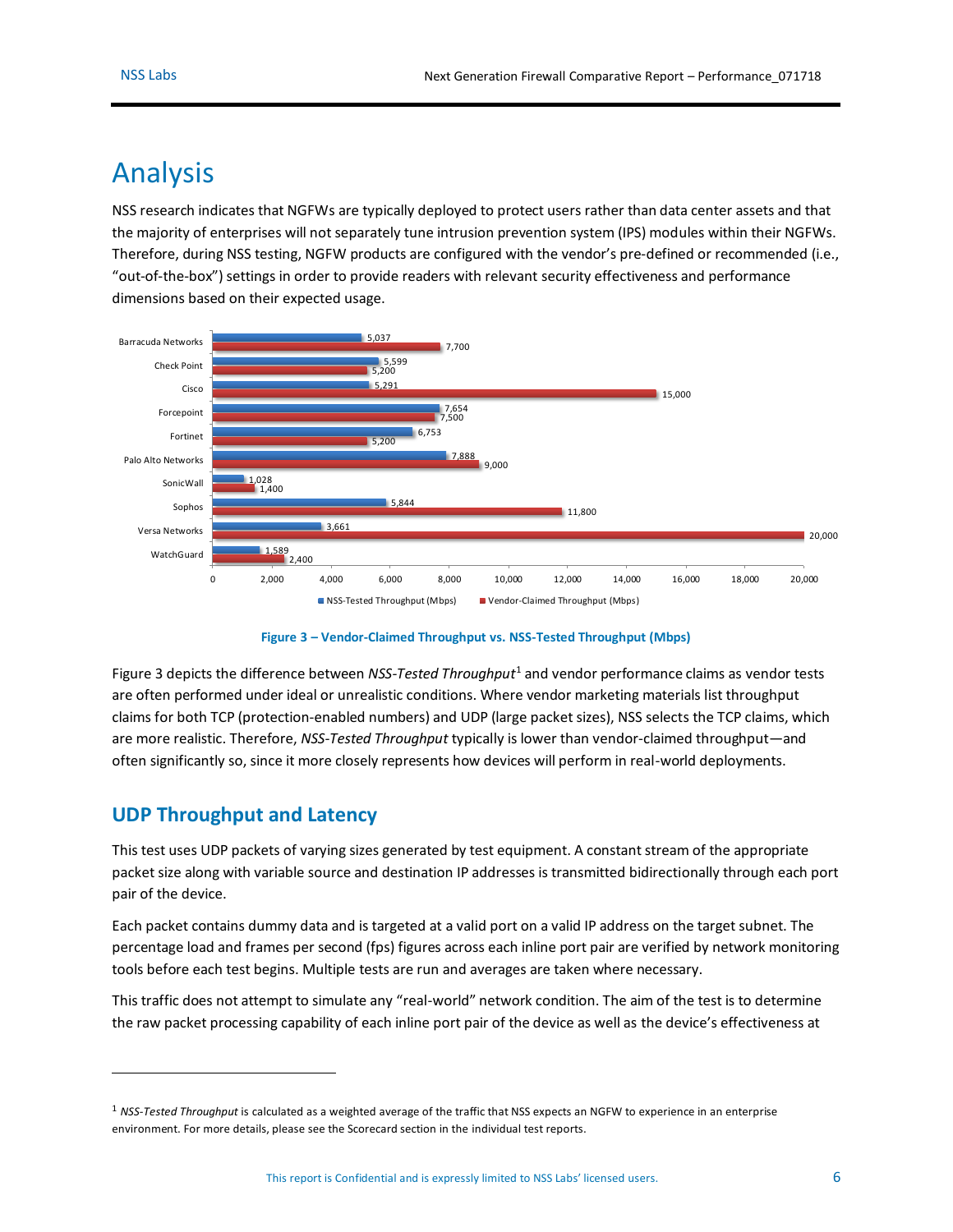

forwarding packets quickly, in order to provide the highest level of network performance with the least amount of latency. [Figure 4](#page-6-0) an[d Figure 5](#page-6-1) depict the maximum UDP throughput (in megabits per second) achieved by each device using different packet sizes.

#### **Figure 4 – UDP Throughput by Packet Size (Mbps)**

<span id="page-6-0"></span>The ability to provide the highest level of network performance with the least amount of latency has long been considered a minimum requirement for legacy firewalls, but it has often caused significant problems for NGFW (and IPS) devices because of the deep inspection they are expected to perform.

|                           | Throughput (Mbps)         |                            |                            |                            |                             |                             |  |
|---------------------------|---------------------------|----------------------------|----------------------------|----------------------------|-----------------------------|-----------------------------|--|
| Vendor                    | 64-Byte<br><b>Packets</b> | 128-Byte<br><b>Packets</b> | 256-Byte<br><b>Packets</b> | 512-Byte<br><b>Packets</b> | 1024-Byte<br><b>Packets</b> | 1514-Byte<br><b>Packets</b> |  |
| <b>Barracuda Networks</b> | 1,638                     | 2,688                      | 4,337                      | 6,131                      | 8,030                       | 8,979                       |  |
| <b>Check Point</b>        | 1,141                     | 1,749                      | 2,649                      | 3,787                      | 4,641                       | 7,723                       |  |
| Cisco                     | 1,341                     | 2,041                      | 3,238                      | 4,783                      | 7,230                       | 8,679                       |  |
| Forcepoint                | 2,638                     | 3,836                      | 5,735                      | 8,430                      | 11,470                      | 14,120                      |  |
| Fortinet                  | 20,000                    | 20,000                     | 20,000                     | 20,000                     | 20,000                      | 20,000                      |  |
| Palo Alto Networks        | 17,610                    | 18,260                     | 18,660                     | 18,910                     | 20,000                      | 20,000                      |  |
| SonicWall                 | 151                       | 259                        | 486                        | 944                        | 1,816                       | 2,757                       |  |
| Sophos                    | 2,261                     | 3,829                      | 7,705                      | 13,180                     | 16,670                      | 16,750                      |  |
| <b>Versa Networks</b>     | 2,038                     | 3,486                      | 6,132                      | 11,170                     | 20,000                      | 20,000                      |  |
| WatchGuard                | 740                       | 1,440                      | 2,637                      | 4,882                      | 9,027                       | 12,920                      |  |

<span id="page-6-1"></span>**Figure 5 – UDP Throughput by Packet Size (Mbps)**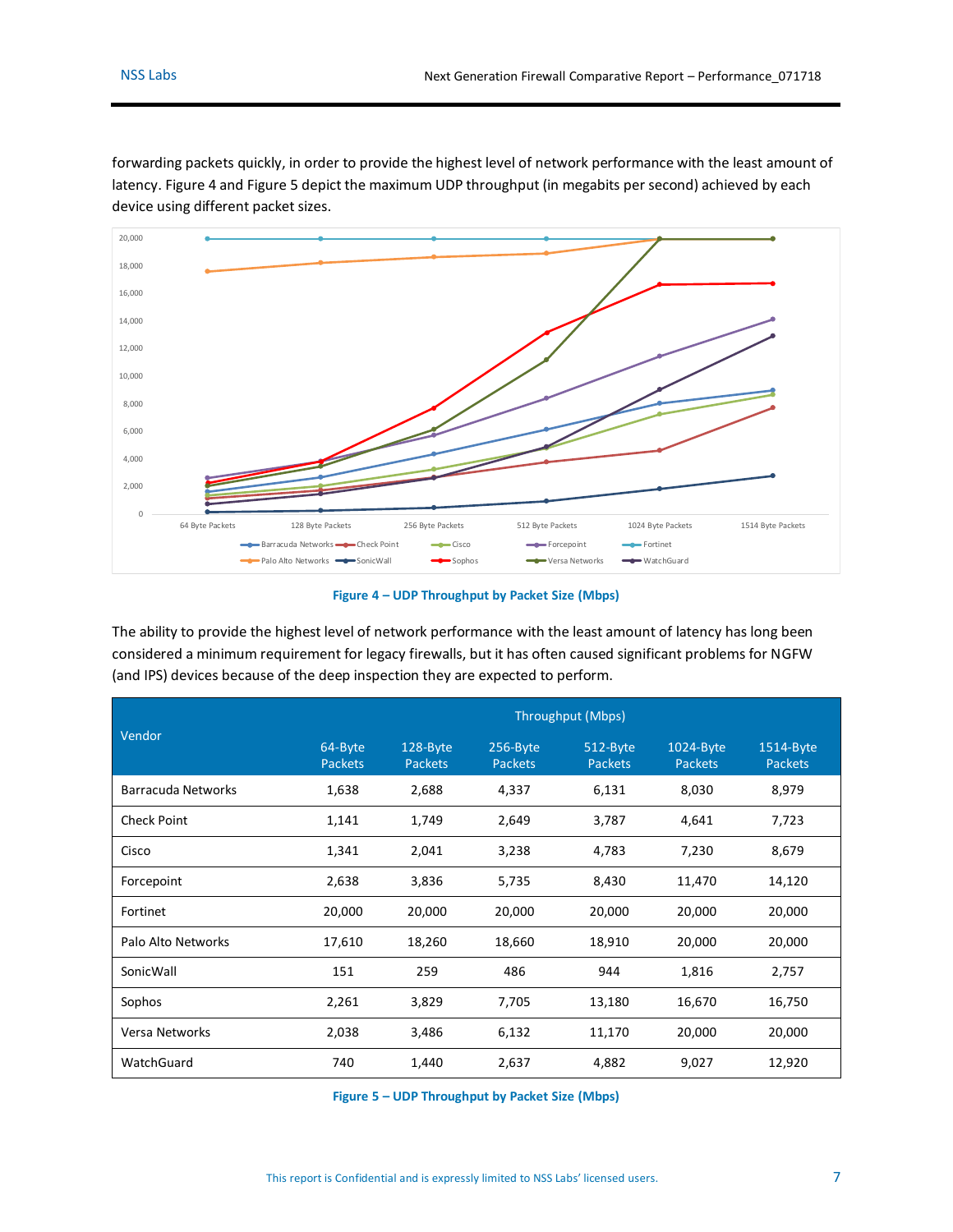Inline security devices that introduce high levels of latency lead to unacceptable response times for users, particularly where multiple security devices are placed in the data path. [Figure 6](#page-7-1) depicts the latency (in microseconds) as recorded during the UDP throughput tests at 90% of maximum load. Lower values are preferred.

|                    | Latency $(\mu s)$         |                            |                            |                            |                             |                             |  |
|--------------------|---------------------------|----------------------------|----------------------------|----------------------------|-----------------------------|-----------------------------|--|
| Vendor             | 64-Byte<br><b>Packets</b> | 128-Byte<br><b>Packets</b> | 256-Byte<br><b>Packets</b> | 512-Byte<br><b>Packets</b> | 1024-Byte<br><b>Packets</b> | 1514-Byte<br><b>Packets</b> |  |
| Barracuda Networks | 76.26                     | 79.07                      | 80.37                      | 98.33                      | 77.67                       | 99.99                       |  |
| <b>Check Point</b> | 23.00                     | 26.00                      | 40.00                      | 44.00                      | 36.00                       | 82.00                       |  |
| Cisco              | 94.72                     | 108.55                     | 94.51                      | 92.73                      | 107.96                      | 111.89                      |  |
| Forcepoint         | 72.01                     | 69.18                      | 80.79                      | 101.29                     | 117.18                      | 177.28                      |  |
| Fortinet           | 6.84                      | 6.88                       | 7.16                       | 7.54                       | 8.92                        | 10.04                       |  |
| Palo Alto Networks | 13.00                     | 14.00                      | 14.00                      | 15.00                      | 19.00                       | 20.00                       |  |
| SonicWall          | 18.68                     | 26.84                      | 21.96                      | 26.52                      | 33.46                       | 42.65                       |  |
| Sophos             | 162.11                    | 166.43                     | 175.19                     | 174.71                     | 163.00                      | 145.50                      |  |
| Versa Networks     | 75.56                     | 77.10                      | 80.19                      | 83.94                      | 113.10                      | 123.73                      |  |
| WatchGuard         | 44.88                     | 83.65                      | 86.96                      | 106.71                     | 125.71                      | 123.52                      |  |

**Figure 6 – UDP Latency by Packet Size (Microseconds [μs])**

### <span id="page-7-1"></span><span id="page-7-0"></span>**Maximum Capacity**

The use of traffic generation appliances allows NSS engineers to create "real-world" traffic at multi-Gigabit speeds as a background load for the tests. The aim of these tests is to stress the inspection engine and determine how it copes with high volumes of TCP connections per second, application-layer transactions per second, and concurrent open connections. All packets contain valid payload and address data and these tests provide an excellent representation of a live network at various connection/transaction rates.

Note that in all tests the following critical "breaking points"—where the final measurements are taken—are used:

- **Excessive concurrent TCP connections** Latency within the NGFW is causing an unacceptable increase in open connections.
- **Excessive concurrent HTTP connections** Latency within the NGFW is causing excessive delays and increased response time.
- **Unsuccessful HTTP transactions** Normally, there should be zero unsuccessful transactions. Once these appear, it is an indication that excessive latency within the NGFW is causing connections to time out.

[Figure 7](#page-8-0) depicts the results from the connection dynamics tests.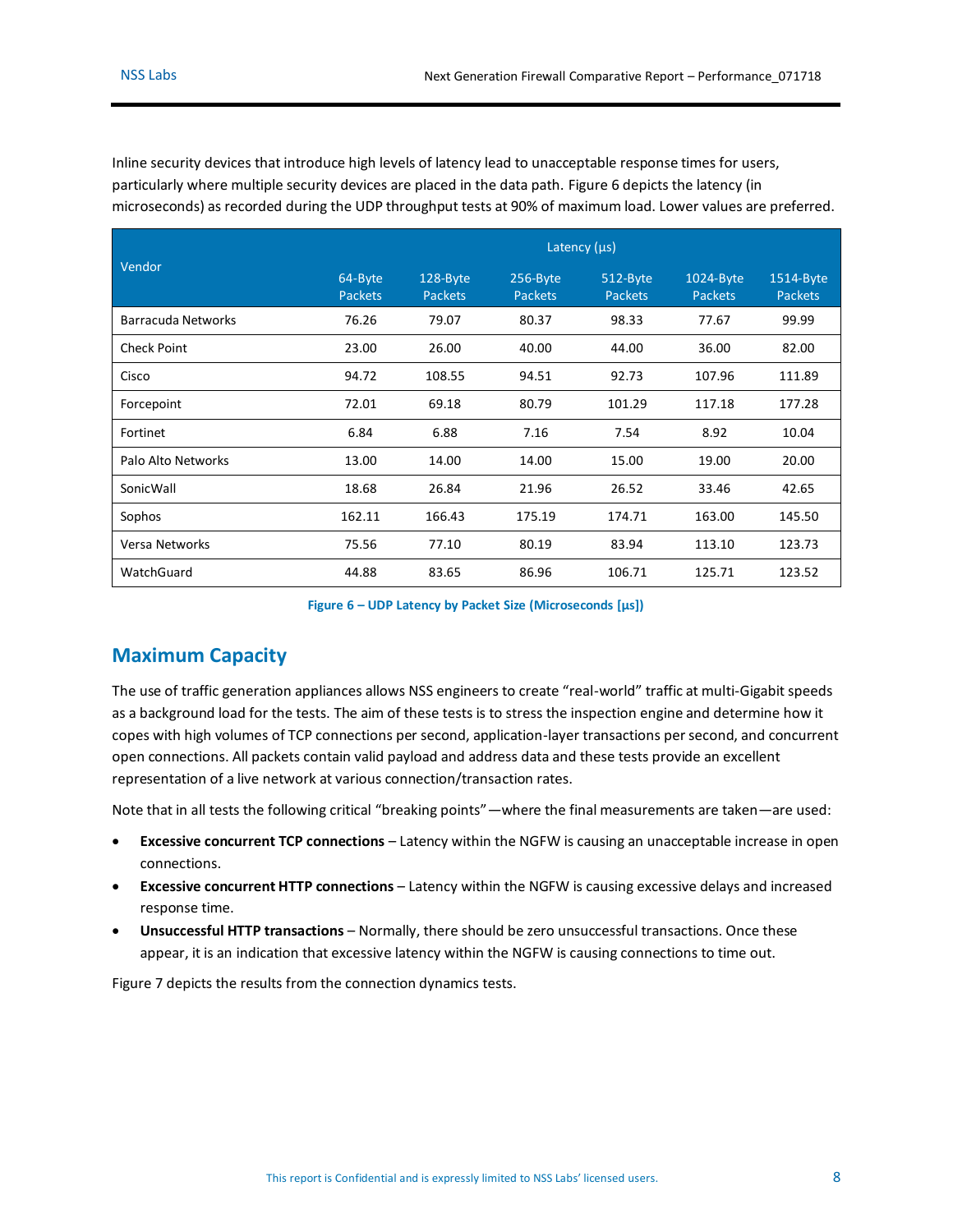| Vendor             | <b>Maximum</b><br><b>Concurrent TCP</b><br><b>Connections</b> | <b>Maximum</b><br><b>TCP CPS</b> | <b>Maximum</b><br><b>HTTP CPS</b> | <b>Maximum</b><br><b>HTTP Transactions</b><br>per Second |
|--------------------|---------------------------------------------------------------|----------------------------------|-----------------------------------|----------------------------------------------------------|
| Barracuda Networks | 2,374,976                                                     | 131,500                          | 22,980                            | 33,700                                                   |
| <b>Check Point</b> | 5,890,170                                                     | 46,000                           | 11,960                            | 119,500                                                  |
| Cisco              | 14,205,332                                                    | 172,800                          | 61,760                            | 553,400                                                  |
| Forcepoint         | 30,000,000                                                    | 90,500                           | 45,320                            | 100,300                                                  |
| Fortinet           | 3,000,000                                                     | 85,000                           | 69,790                            | 170,500                                                  |
| Palo Alto Networks | 2,639,904                                                     | 38,500                           | 51,000                            | 71,990                                                   |
| SonicWall          | 250,000                                                       | 10,010                           | 9,971                             | 34,060                                                   |
| Sophos             | 10,485,744                                                    | 181,000                          | 9,200                             | 24,720                                                   |
| Versa Networks     | 999,999                                                       | 124,900                          | 28,500                            | 36,410                                                   |
| WatchGuard         | 327,341                                                       | 13,500                           | 4,404                             | 6,808                                                    |

#### **Figure 7 – Concurrency and Connection Rates (I)**

<span id="page-8-0"></span>In addition to overall throughput, connection dynamics also play an important role in sizing a security device that will not unduly impede the performance of a system or an application. By measuring maximum connection and transaction rates, a device can be sized more accurately than by simply examining throughput. Once a device's maximum CPS is known, it is possible to predict its maximum throughput based on the traffic mix in a given enterprise environment. For example, if the device's maximum HTTP CPS is 2,000, and average traffic size is 44 KB such that 2,500 CPS = 1 Gbps, then the tested device will achieve a maximum of 800 Mbps (i.e., (2,000/2,500) x 1,000 Mbps = 800 Mbps).

Maximum concurrent TCP connections and maximum TCP CPS rates are also useful when attempting to size a device accurately. Products with low connection/throughput ratios run the risk of exhausting connections before they reach their maximum potential throughput. By determining the maximum CPS, it is possible to predict when a device will fail in a given enterprise environment.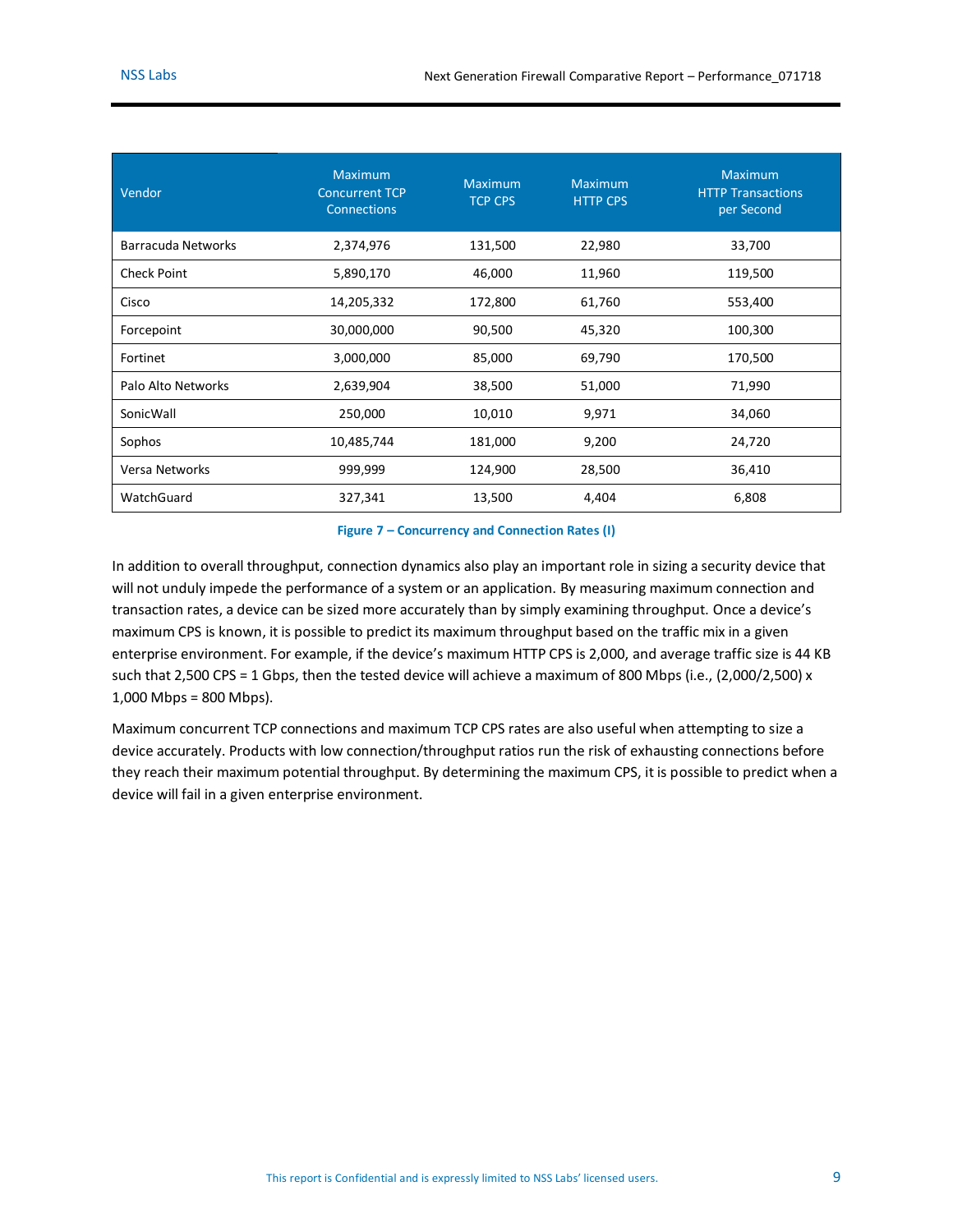

#### **Figure 8 – Concurrency and Connection Rates (II)**

<span id="page-9-1"></span>The rate of maximum TCP CPS increases toward the top of the *y* axis. The rate of concurrent/simultaneous connections increases toward the right side of the *x* axis.

### <span id="page-9-0"></span>**HTTP Capacity**

The aim of the HTTP capacity tests is to stress the HTTP detection engine and determine how the device copes with network loads of varying average packet size and varying connections per second. By creating multiple tests using genuine session-based traffic with varying session lengths, the device is forced to track valid HTTP sessions, thus ensuring a higher workload than for simple packet-based background traffic.

This provides a test environment that is as close to real-world conditions as possible, while ensuring absolute accuracy and repeatability.

Each transaction consists of a single HTTP GET request. All packets contain valid payload (a mix of binary and ASCII objects) and address data. This test provides an excellent representation of a live network (albeit one biased toward HTTP traffic) at various network loads.

[Figure 9](#page-10-0) throug[h Figure 13](#page-11-1) depict the maximum throughput achieved across a range of different HTTP response sizes that may be encountered in a typical corporate network.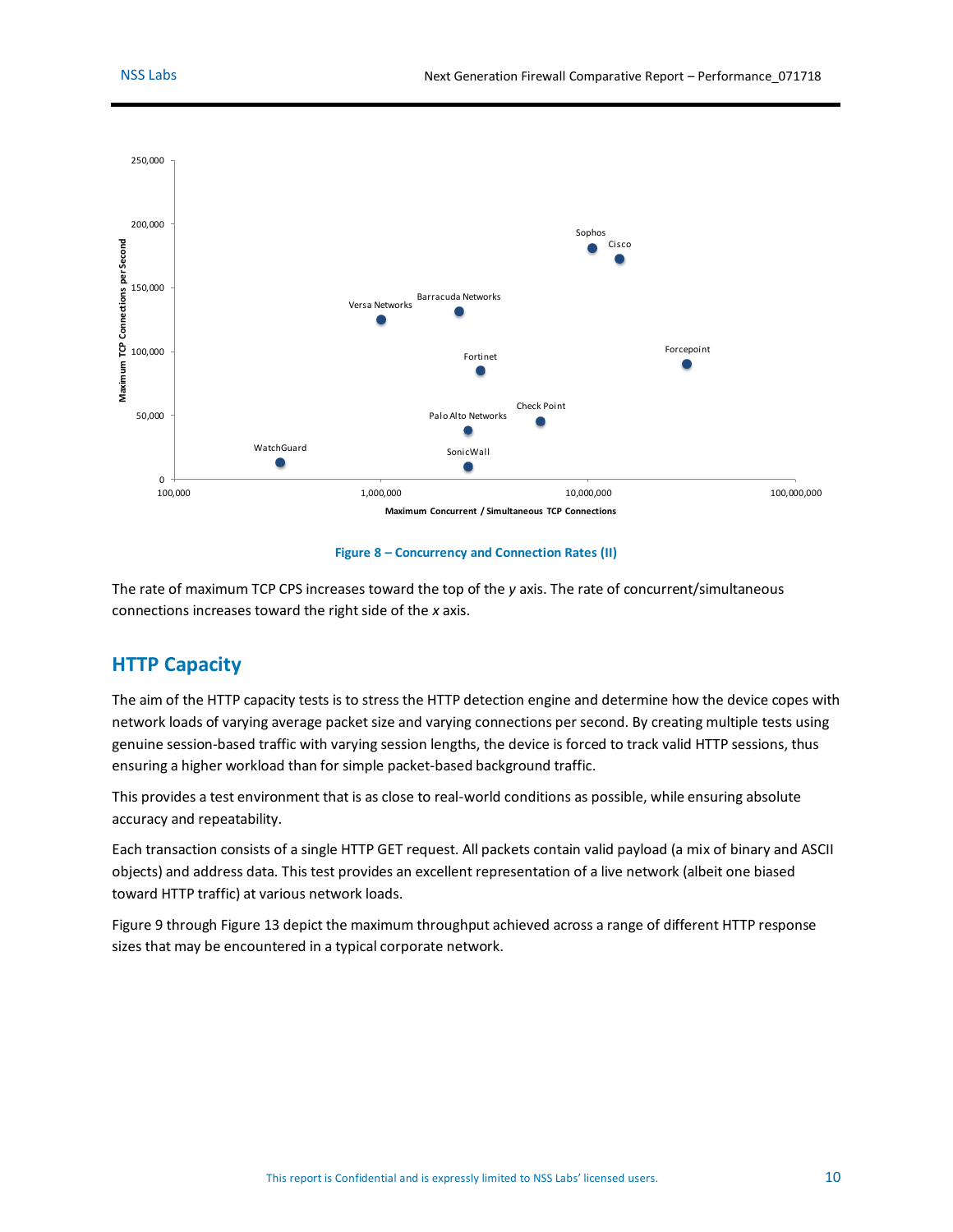

**Figure 9 – Maximum Throughput per Device with 44 KB Response (Mbps)**

<span id="page-10-0"></span>

#### **Figure 10 – Maximum Throughput per Device with 21 KB Response (Mbps)**

<span id="page-10-1"></span>

<span id="page-10-2"></span>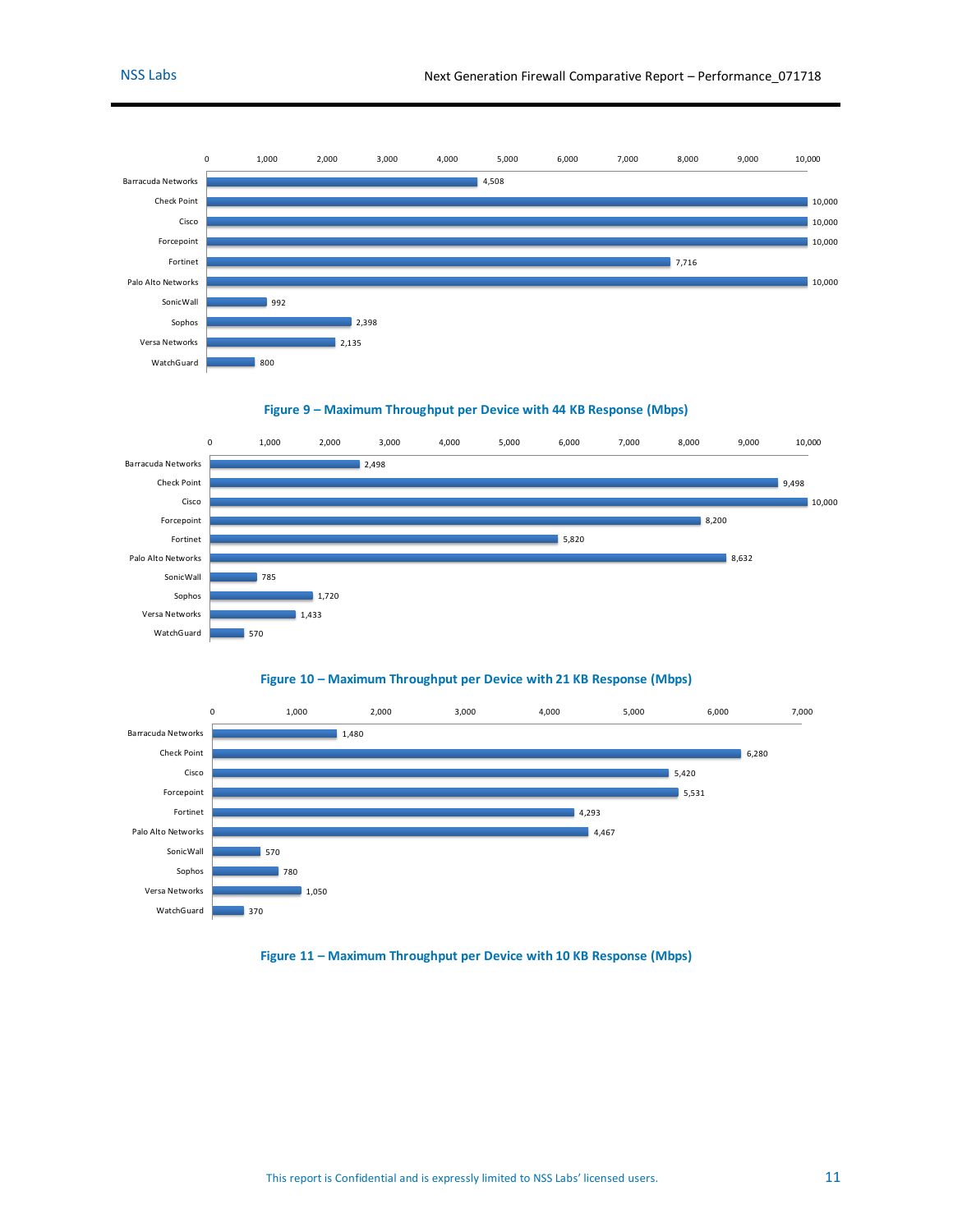



<span id="page-11-0"></span>

#### **Figure 13 – Maximum Throughput per Device with 1.7 KB Response (Mbps)**

<span id="page-11-1"></span>[Figure 14](#page-11-2) depicts the maximum application layer connection rates (HTTP connections per second) achieved with different HTTP response sizes (from 44 KB down to 1.7 KB).

| Vendor                    | 44 KB<br><b>Response Size</b> | <b>21 KB</b><br><b>Response Size</b> | <b>10 KB</b><br><b>Response Size</b> | 4.5 KB<br><b>Response Size</b> | 1.7 KB<br><b>Response Size</b> |
|---------------------------|-------------------------------|--------------------------------------|--------------------------------------|--------------------------------|--------------------------------|
| <b>Barracuda Networks</b> | 11,270                        | 12,490                               | 14,800                               | 18,940                         | 21,540                         |
| <b>Check Point</b>        | 25,000                        | 47,491                               | 62,800                               | 47,600                         | 51,200                         |
| Cisco                     | 25,000                        | 50,000                               | 54,200                               | 56,060                         | 58,600                         |
| Forcepoint                | 25,000                        | 41,000                               | 55,310                               | 63,730                         | 64,340                         |
| Fortinet                  | 19,290                        | 29,100                               | 42,930                               | 51,200                         | 60,310                         |
| Palo Alto Networks        | 25,000                        | 43,160                               | 44,670                               | 56,570                         | 46,900                         |
| SonicWall                 | 2,480                         | 3,926                                | 5,697                                | 7,041                          | 8,001                          |
| Sophos                    | 5,994                         | 8,600                                | 7,800                                | 9,819                          | 9,972                          |
| Versa Networks            | 5,338                         | 7,164                                | 10,500                               | 16,550                         | 22,400                         |
| WatchGuard                | 2,000                         | 2,850                                | 3,700                                | 3,647                          | 4,383                          |

<span id="page-11-2"></span>**Figure 14 – Maximum Connection Rates per Device with Various Response Sizes**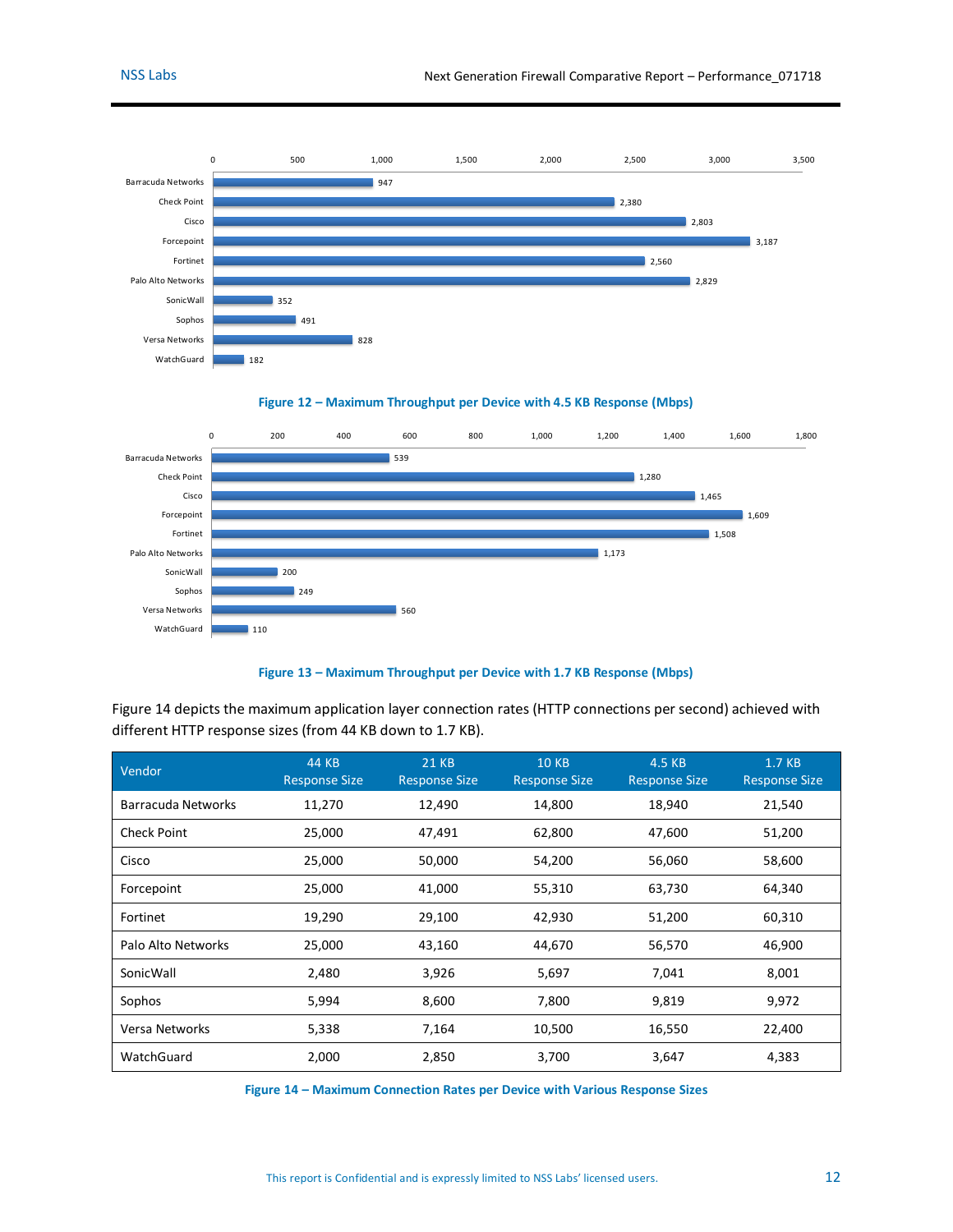#### <span id="page-12-0"></span>**Application Average Response Time at 90% Maximum Capacity**

[Figure 15](#page-12-2) depicts the average application response time (application latency, measured in milliseconds) for different packet sizes (ranging from 44 KB down to 1.7 KB), recorded at 90% of the measured maximum capacity (throughput). A lower value indicates an improved application response time.

| Vendor             | 44 KB<br>Latency (ms) | <b>21 KB</b><br>Latency (ms) | <b>10 KB</b><br>Latency (ms) | 4.5 KB<br>Latency (ms) | 1.7 KB Latency<br>(ms) |
|--------------------|-----------------------|------------------------------|------------------------------|------------------------|------------------------|
| Barracuda Networks | 2.75                  | 2.08                         | 1.44                         | 1.12                   | 0.96                   |
| <b>Check Point</b> | 2.30                  | 2.10                         | 2.00                         | 1.80                   | 2.00                   |
| Cisco              | 1.60                  | 1.67                         | 1.24                         | 1.14                   | 1.07                   |
| Forcepoint         | 2.69                  | 2.48                         | 1.95                         | 1.32                   | 1.00                   |
| Fortinet           | 2.35                  | 1.54                         | 1.19                         | 0.79                   | 0.74                   |
| Palo Alto Networks | 1.50                  | 1.30                         | 1.08                         | 2.00                   | 0.90                   |
| SonicWall          | 1.26                  | 1.20                         | 1.06                         | 0.85                   | 5.64                   |
| Sophos             | 22.55                 | 19.60                        | 19.77                        | 16.13                  | 17.99                  |
| Versa Networks     | 7.96                  | 6.00                         | 4.85                         | 3.21                   | 2.63                   |
| WatchGuard         | 1.73                  | 3.04                         | 2.50                         | 1.12                   | 0.61                   |

**Figure 15 – Application Latency (Milliseconds) per Device with Various Response Sizes**

### <span id="page-12-2"></span><span id="page-12-1"></span>**HTTP Capacity with HTTP Persistent Connections**

This test uses HTTP persistent connections with each TCP connection containing 10 HTTP GETs and associated responses. All packets contain valid payload (a mix of binary and ASCII objects) and address data, and this test provides an excellent representation of a live network at various network loads. The stated response size is the total of all HTTP responses within a single TCP session.



<span id="page-12-3"></span>**Figure 16 – HTTP 250 Capacity with HTTP Persistent Connections (CPS)**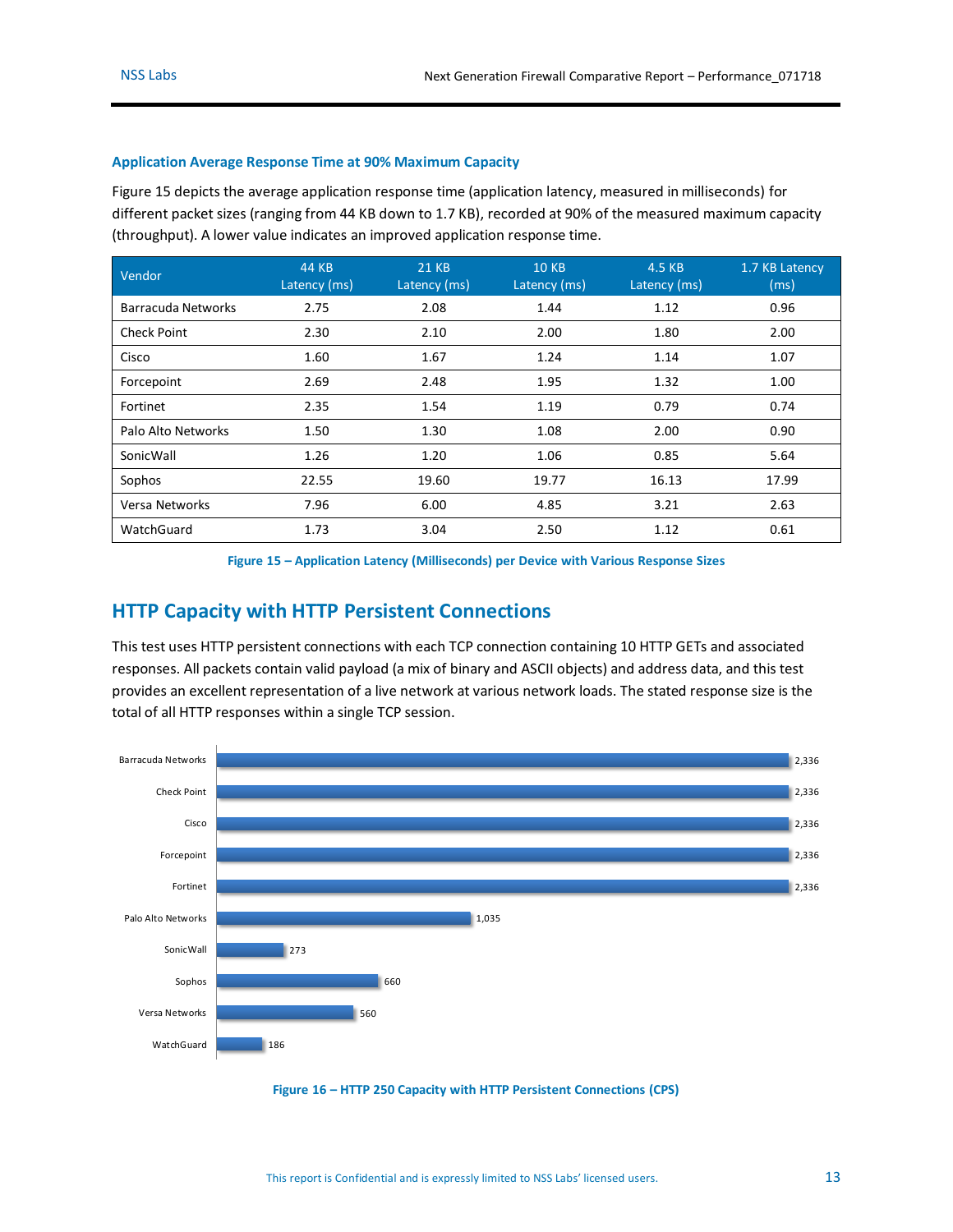



<span id="page-13-0"></span>

<span id="page-13-1"></span>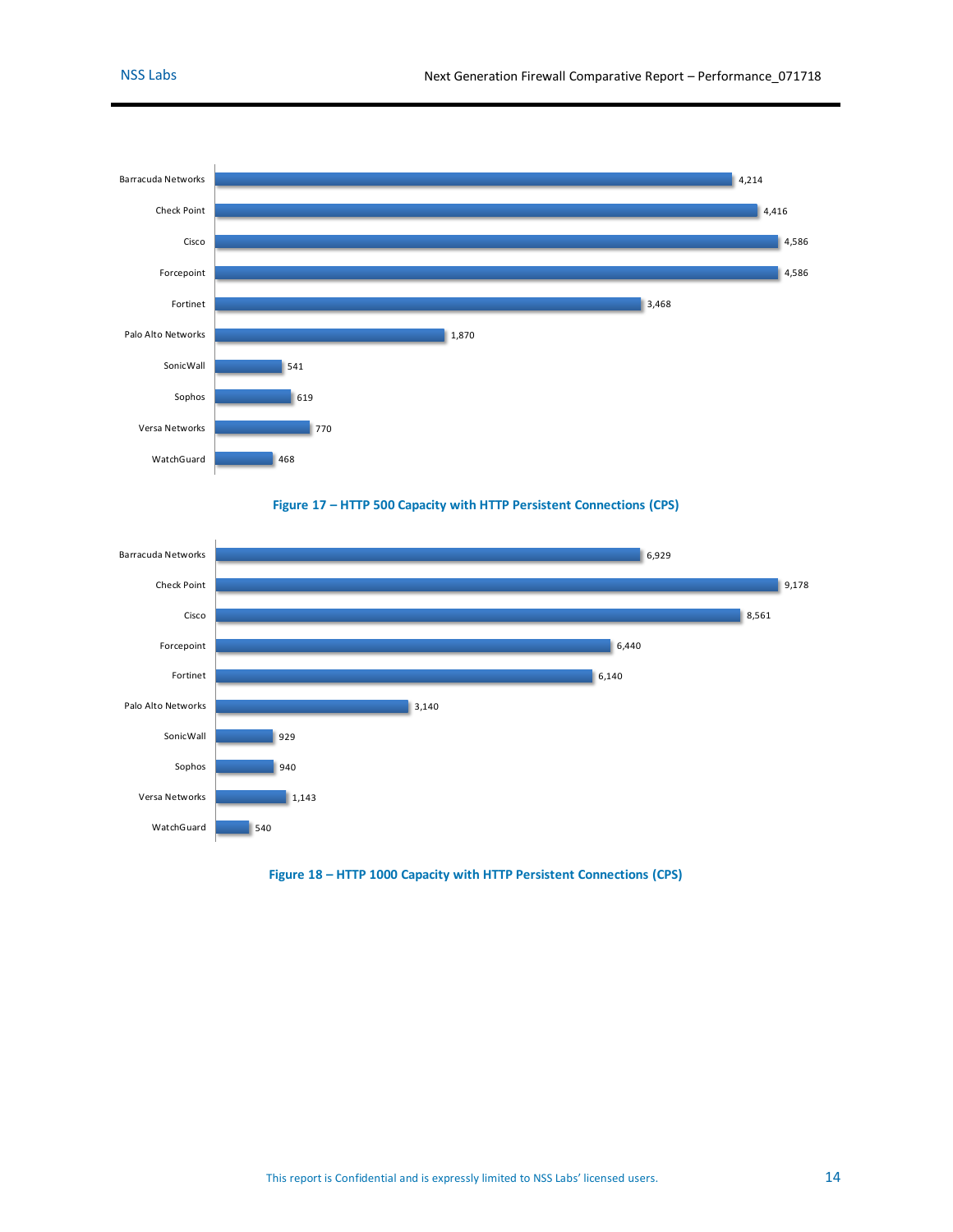# <span id="page-14-0"></span>SSL/TLS Performance

Use of the Secure Sockets Layer (SSL) protocol and its newer iteration, Transport Layer Security (TLS), has risen in accordance with the increasing need for privacy online. Modern cybercampaigns frequently focus on attacking users through the most common web protocols and applications. NSS continues to receive inquiries from enterprise customers during their assessments of vendors that provide SSL/TLS decryption and protection technologies. For details on SSL performance, please see the SSL Performance Test Report for each device.

### <span id="page-14-1"></span>**Single Application Flows**

This test measures the performance of the device with single application flows. For details about single application flow testing, see the NSS Labs Next Generation Firewall Test Methodology, available at [www.nsslabs.com.](http://www.nsslabs.com/)

<span id="page-14-2"></span>

<span id="page-14-3"></span>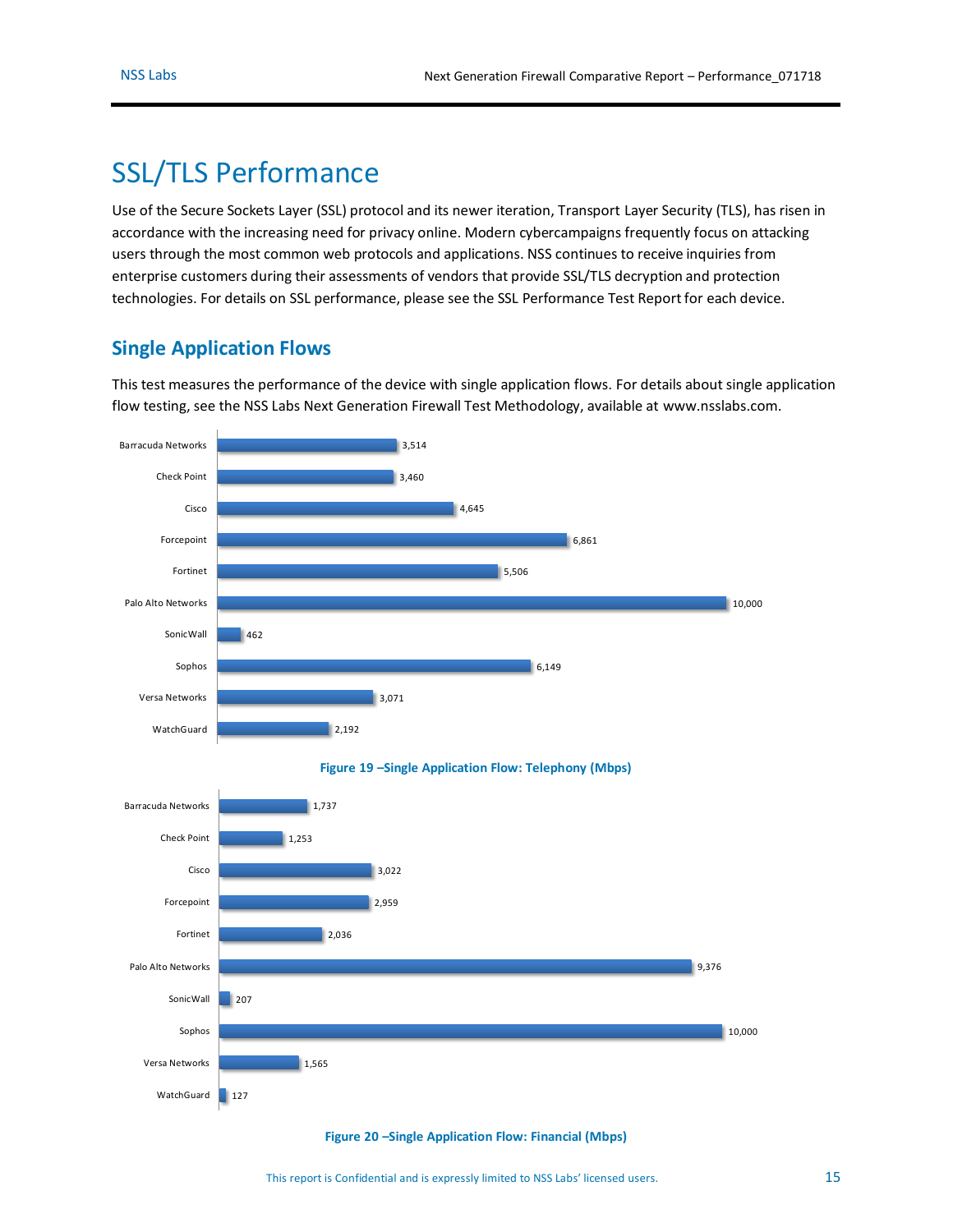



<span id="page-15-0"></span>

<span id="page-15-1"></span>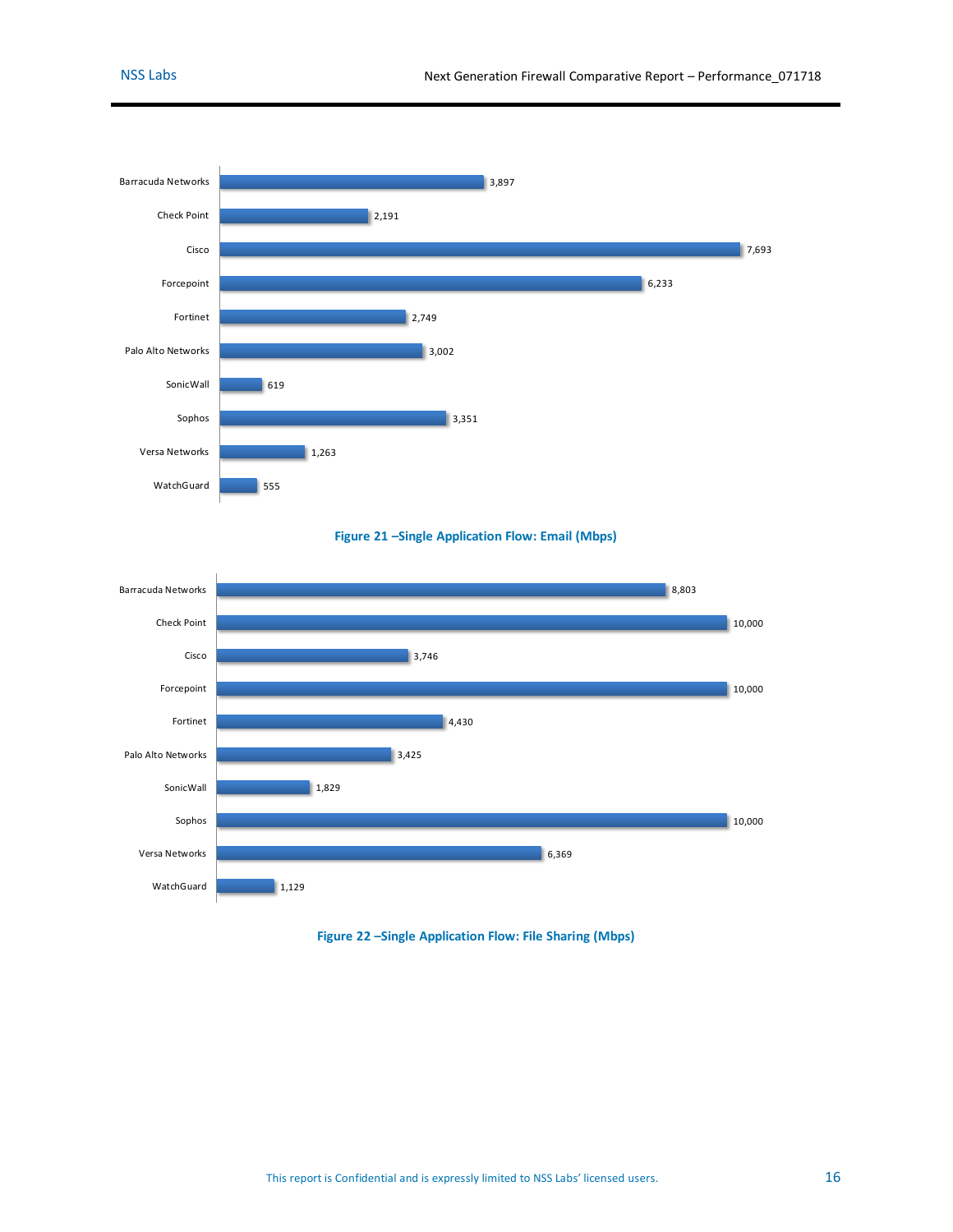

**Figure 23 –Single Application Flow: File Server (Mbps)**

<span id="page-16-0"></span>

<span id="page-16-1"></span>**Figure 24 –Single Application Flow: Remote Console (Mbps)**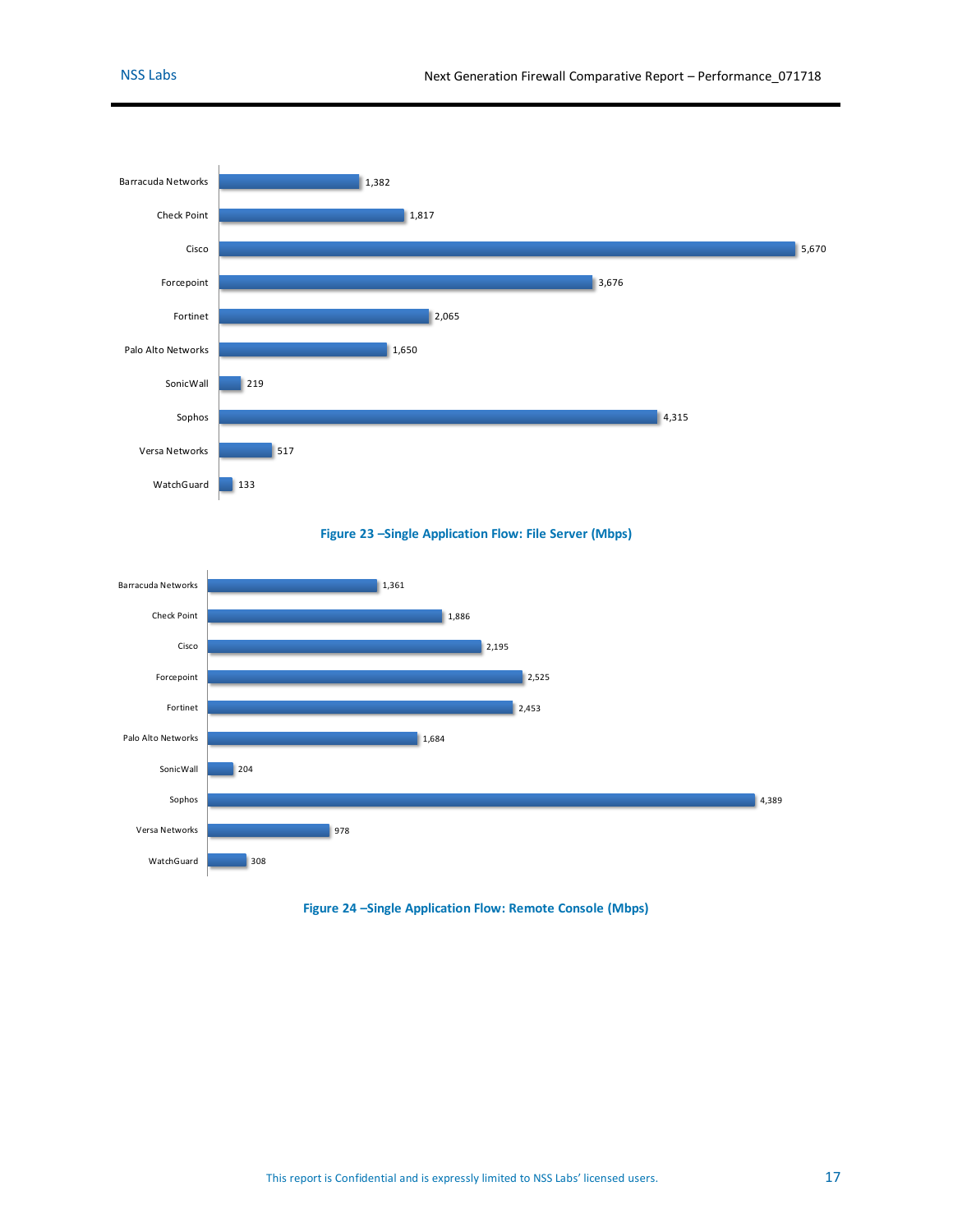

**Figure 25 –Single Application Flow: Video (Mbps)**

<span id="page-17-0"></span>

<span id="page-17-1"></span>**Figure 26 –Single Application Flow: Meeting (Mbps)**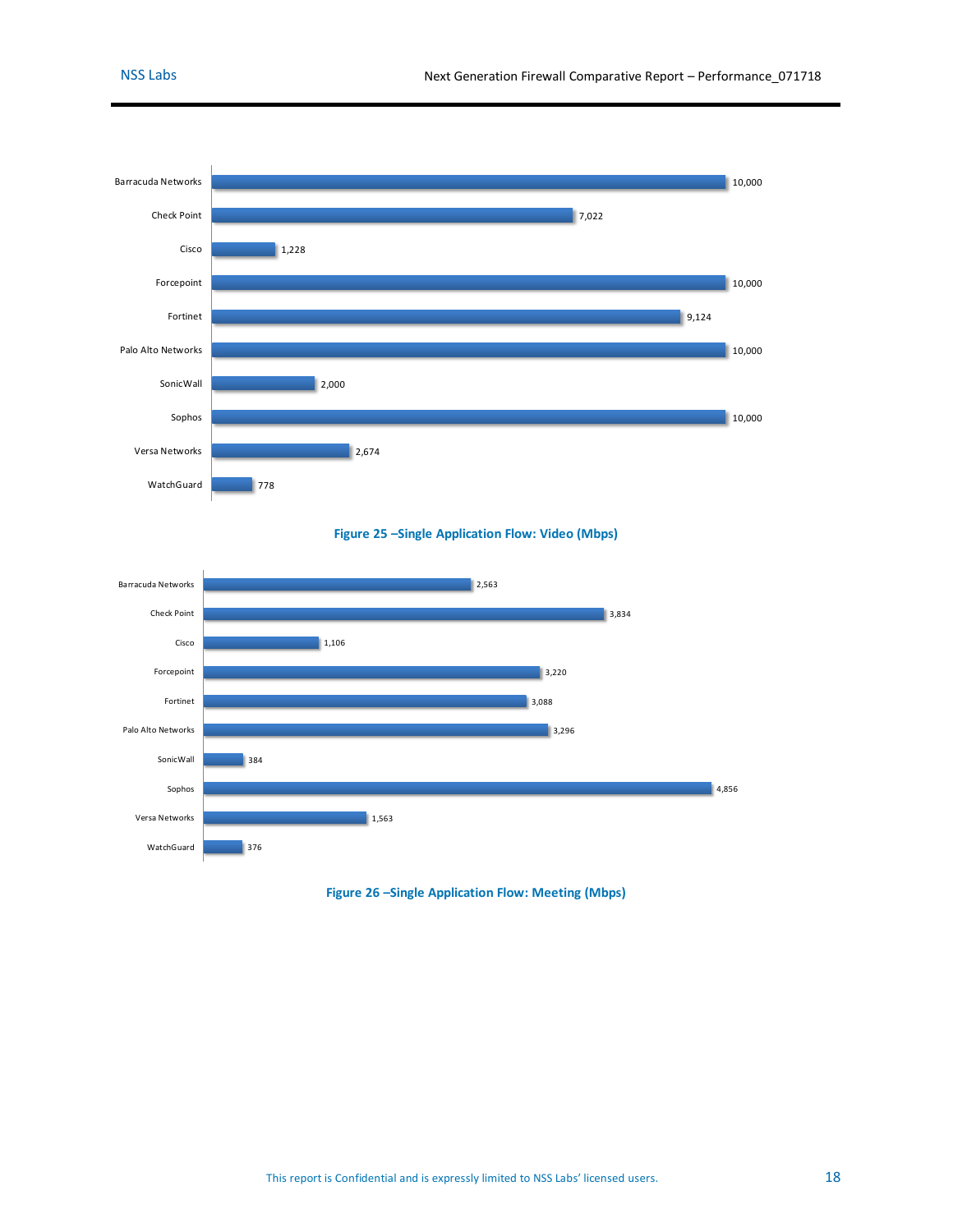

<span id="page-18-0"></span>**Figure 27 –Single Application Flow: Database (Mbps)**